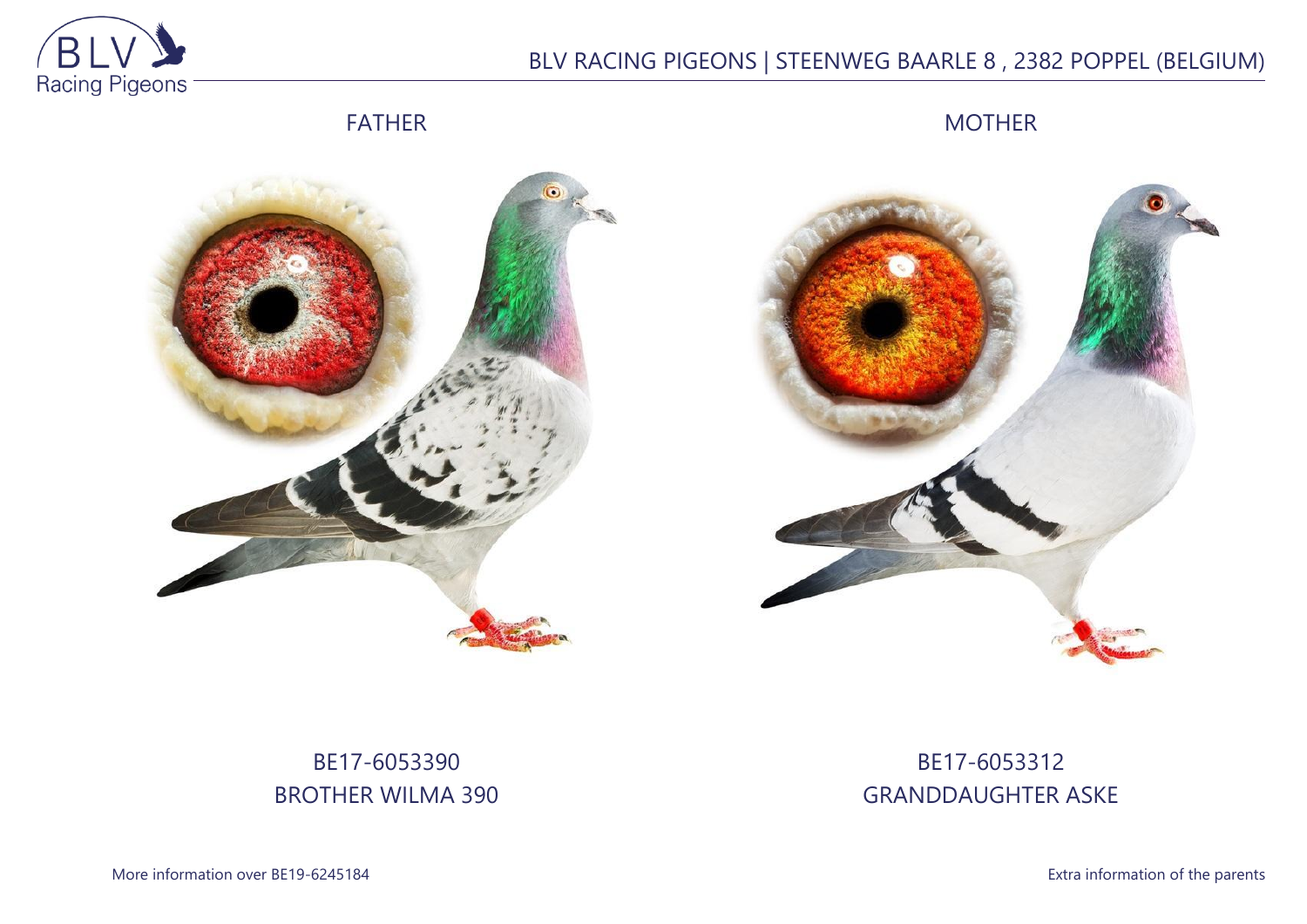

### BLV RACING PIGEONS | STEENWEG BAARLE 8 , 2382 POPPEL (BELGIUM)





| 6053390-17                                                                                                                                                                | Son Nilli                                                                                                                                |                                                                                                                                                                      |                                                                                                                                                 |
|---------------------------------------------------------------------------------------------------------------------------------------------------------------------------|------------------------------------------------------------------------------------------------------------------------------------------|----------------------------------------------------------------------------------------------------------------------------------------------------------------------|-------------------------------------------------------------------------------------------------------------------------------------------------|
| Son Nilli<br>Bourges Nat. 572 pr.van--<br>38456 d 5x 10 tal                                                                                                               | $V: 6072428 - 14$<br>Son Julia<br>zomeriona                                                                                              | $V: 6115021 - 11$<br>Wim de troy<br>M:6031800-10<br>Julia<br>dochter Kaasboer                                                                                        | IV: 6163863-10<br>blauw<br>M: 6166238-10<br>V: 6335690-98<br>"KAASBOER" superkw<br>M: 6307341-04                                                |
| $V: 6023005-16$<br>Nilli<br>1ste Asduif 2016 in<br>hafo Mechelen<br>Vader van:<br>20. Nat. Chateauroux<br>100. Nat. Bourges<br>158. Nat. Vierzon<br>216. Nat. Chateauroux | M: 6321624-13<br>Sister 11, Nat. ace<br>bon gekocht bij Broeckx<br>Turnhout                                                              | Moeder van Leentie<br>$V \cdot 6171878 - 10$<br>vader 11e Nat. Asduif<br>van Mechelen Luc<br>M:6050636-08<br>moeder 11e Nat. Asduif<br><b>Heylen Frans Vorselaar</b> | Greetie 1<br>V: 6026439-07<br>M: 6416576-02<br>V: 6409372-06<br>M: 6111820-02                                                                   |
| M: 6303294-14<br>Halfsister Laura<br>Moeder van:<br>20. Nat. Chateauroux<br>100.Nat. Bourges<br>158. Nat. Vierzon<br>216. Nat. Chateauroux                                | 5052387-09<br>New Freddy<br>Pec - Geerinckx<br>1e Nat. Acebird<br><b>Great Middle Distance</b><br><b>KBDB 2010</b><br>raced by P.Mathijs | $\overline{V}$ : 5007704-99<br>M-4112378-06                                                                                                                          |                                                                                                                                                 |
|                                                                                                                                                                           | M: 6259169-08<br>Erna<br>Rechtstreeks L.B.J.<br>Geerinckx<br>Moeder Laura 1e Nat.<br>Bourges in 2010                                     | $\nabla 6054295-05$<br>Late Witte Willy<br>M6054214-05<br>Chateaurouxke<br><b>Blois 1/627d</b><br>Blois 2/2135 prov.                                                 | V: 6354241-02<br>Wittekop Sylvester<br>M: 6185637-98<br>Willyke<br>V: 6278009-95<br>Vale 009 Superkweker<br>M: 6541152-00<br>Wittekopje ijzeren |

|  | 6163863-10<br>blauw                                                       |
|--|---------------------------------------------------------------------------|
|  | 1: 6166238-10                                                             |
|  | $/: 6335690 - 98$<br>"KAASBOER" superkweker<br>M: 6307341-04<br>Greetje 1 |
|  | V: 6026439-07                                                             |
|  | M: 6416576-02                                                             |
|  | V: 6409372-06                                                             |
|  | M: 6111820-02                                                             |
|  |                                                                           |
|  |                                                                           |
|  | 6354241-02<br>Wittekop Sylvester<br>6185637-98<br>Willyke                 |
|  |                                                                           |

| 6053312-17                                                       | <b>G.Daughter Aske</b>                                                                                                                          |                                                                                                                                                         |
|------------------------------------------------------------------|-------------------------------------------------------------------------------------------------------------------------------------------------|---------------------------------------------------------------------------------------------------------------------------------------------------------|
| - '<br>$\overline{\phantom{a}}$                                  | $V. 6177605-08$<br>Hugo<br>Kleinzoon Kaasboer<br>Noyon 802d -154 pr<br>Toury 786d - 250pr<br>Toury 614d - 169 pr<br>Marne 591d - 97 pr          | $V: 6183100-02$<br>Gust<br>zoon Kaasboer<br>Grootvader van<br>M:6108024-03<br>goede kweekduif                                                           |
| 6072308-14<br>Son Hugo<br>zomerjong                              | M: 6031765-10<br>Aske<br>1e Asduif Fond Union<br>Antwerpen<br>1e Asduif Flying Club<br>Antwerpen<br>2e Semi Nat. Blois<br>29e Semi Nat. Vierzon | $\nabla 6176146-05$<br>Zoon KAASBOER<br>Vader van Blauwk<br>64° Nat Bourges 3<br>M:6404429-06<br><b>Roziers Walter</b><br>zomerjong                     |
| M: 6107559-15<br>Grandson Oude Griize<br>gekocht als bon Smits K | $\overline{V}$ 6151590-13<br>late blauwe Stonne<br>zomerjong<br>M: 6151527-13                                                                   | $\nabla 6343254 - 10$<br>blauwe Stonne<br>broer van Prov. As<br>M-6158069-08<br>lichte kweekmoed<br><b>Smits</b><br>$V.6107574-03$<br>oude grijze Smits |
|                                                                  |                                                                                                                                                 | M6309411-06<br>oude Jelle                                                                                                                               |

183100-02 Gust<sup>"</sup> oon Kaasboer Grootvader van 108024-03 goede kweekduif 6176146-05<br>Zoon KAASBOER Vader van Blauwke 508-09:<br>64° Nat Bourges 37357d 404429-06 Roziers Walter omerjong 6343254-10 blauwe Stonne plauwe Storme<br>proer van Prov. Asduif 3158069-08 ichte kweekmoeder **Smits** 

V: 6335690-98<br>"KAASBOER" superkweker<br>M: 6345097-00<br>Blauw 6344997-01 Blauw<br>M: 6364383-01 Blauw V: 6335690-98<br>"KAASBOER" superkweker<br>M: 6407575-97 Blauw V: 6225246-01 Intelegente<br>M: 6246934-04<br>Nike

**Hok Van de Wouwer** Melkouwen 8 - 2590 Berlaar (Belgium)

Van de Wouwer Kurt

**Hok Van de Wouwer** Melkouwen 8 - 2590 Berlaar (Belgium)



More information over BE19-6245184 **Extra information of the parents** Extra information of the parents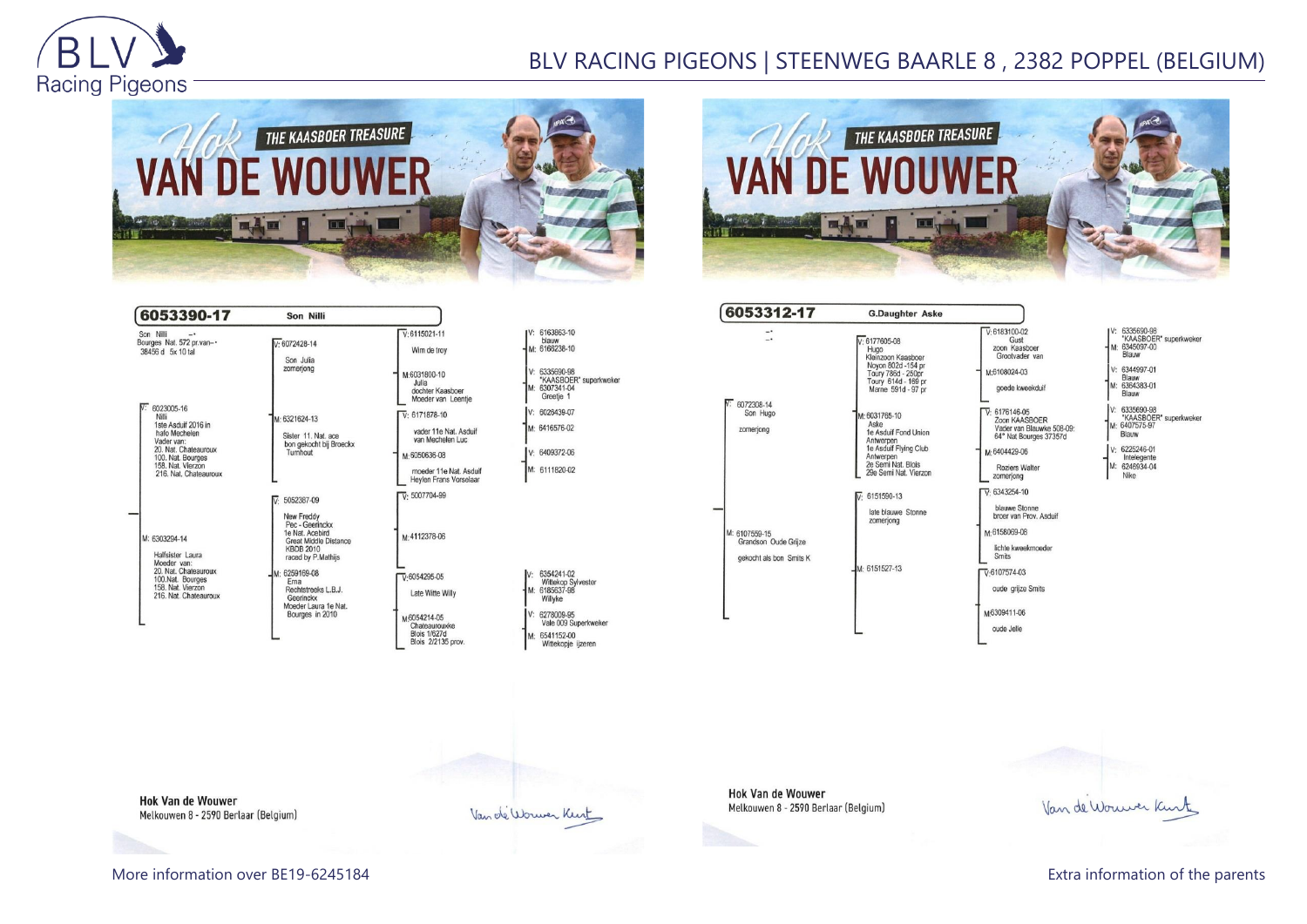

#### More information of 6053390/2017

Winner of

**70. prov. Blois - 2,596 birds 2017 243. Nat. Zone Bourges - 10,688 birds 2017 572. Nat. Bourges – 38,456 birds 595. Nat. Zone Argenton – 6,448 birds 2017 14. Gien – 610 birds** Father of BE18-6063772 **10. Melun – 1,813 birds 26. Noyon – 409 birds 2018 42. Melun – 1,277 birds 69. Gien – 1,505 birds** Full brother to 'Wilma' 446/17 **3. prov. Vierzon – 2,288 birds 2019 6. prov. Argenton - 1,339 birds 2019 10. prov. Le Mans – 359 birds 2018 11. prov. Issoudun - 1,400 birds 2019 20. Nat. Chateauroux - 18,499 birds 2017 44. Nat. Zone / 100. Nat. Bourges - 24,055 birds 2019 50. prov. Gueret – 1,044 birds / 563. Nat. 8,517 birds 2018 76. Nat. Zone / 216. Nat. Chateauroux - 27,081 birds 2018 Also 257.-328.-342.-478.-736.-794. National**

### More information of 6053312/2017

Winner of

**2. Melun – 1,088 birds 8. Gien – 1,292 birds 53. prov. Argenton – 1,339 birds 2019 63. Noyon – 1,095 birds 2019 105. prov. Blois – 2,744 birds 2018 164. prov. Vierzon – 2,288 birds 2019 172. prov. Bourges – 3,201 birds 2018 594. Nat. Chateauroux – 20,522 birds 2019 595. Nat. Chateauroux – 2,850 birds 2019 645. Nat. Argenton – 3,322 birds 2018 989. Nat. Montlucon – 9,857 birds 2019**

**- FATHER IS 'SON HUGO', WONDERFUL SON OF 'HUGO' X 'ASKE'** (Grand)father of winners **2. Melun – 1,088 birds 8. Gien – 1,292 birds 53. prov. Argenton – 1,339 birds 2019 91. Nat. Chateauroux – 20,789 birds 2020 314. Nat. Chateauroux – 17,281 birds 2018 417. Nat. Zone Chateauroux – 5,465 birds 2020 493. Nat. Zone Argenton – 7,393 birds 2020 594. Nat. Chateauroux – 20,522 birds 2019** Full brother to 'Lopke' 250/12 **33. Nat. Zone La Souterraine YB - 6,618 birds 2012 / 105. Nat. 19,155 birds 53. Nat. Zone Bourges YB - 12,532 birds 2012 / 97. Nat. 33,524 birds 61. Nat. Zone Argenton YB - 8,624 birds 2012 / 298. Nat. 25,949 birds 2. Dourdan YB – 2,032 birds** 'Lopke' is mother of 'Ida' 011/13 **49. Nat. Zone Châteauroux YB - 1,725 birds 2013 / 115. Nat. 12,071 birds 76. Nat. Zone Nevers YB - 2,453 birds 2013 / 166. Nat. 11,579 birds 89. Nat. Zone Guéret YB - 2,290 birds 2013 / 313. Nat. 11,894 birds Also 103.-208. National Zone** Bred from 'Hugo', son of 'Gust'